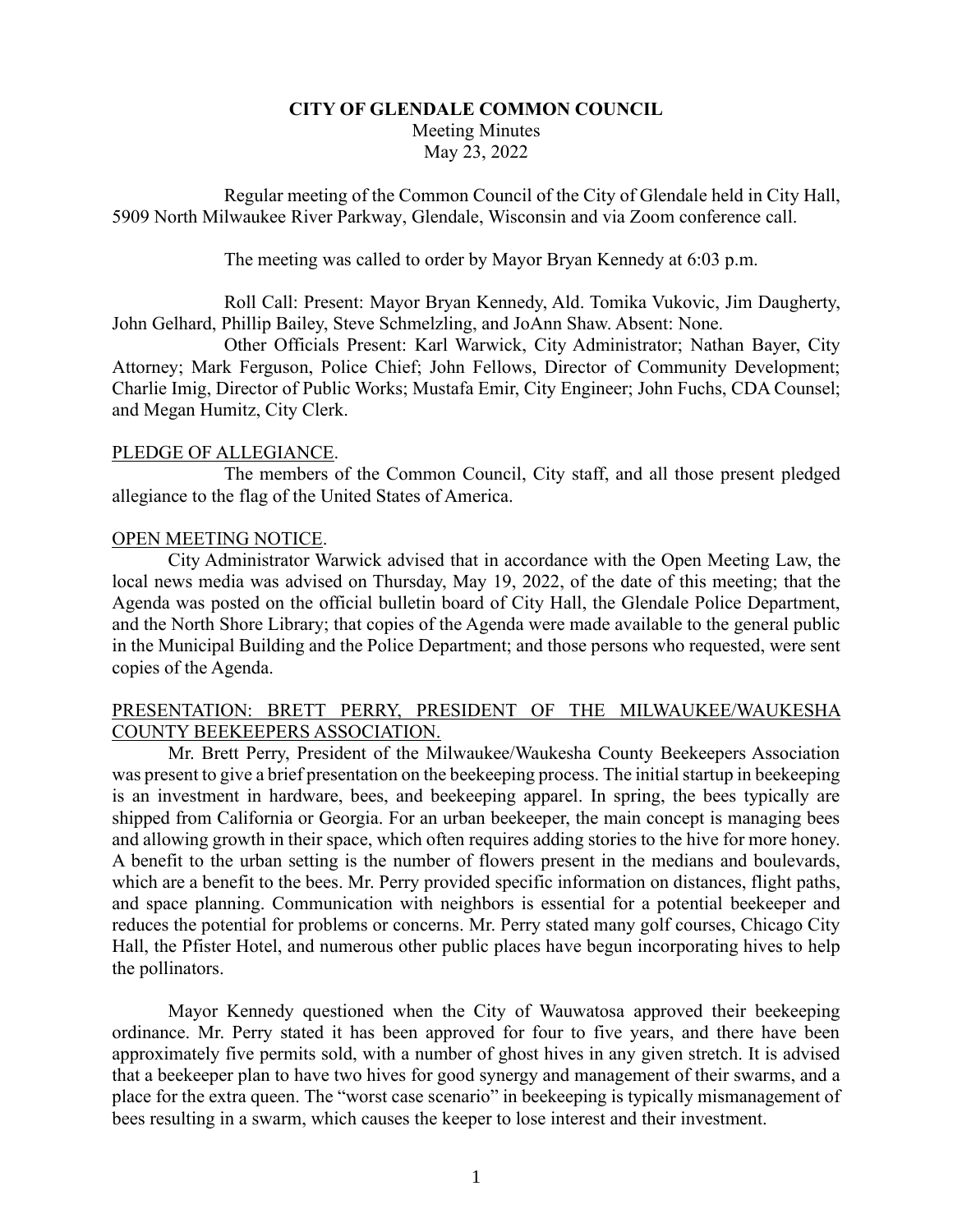Ald. Daugherty questioned if there have been any issues in time the Beekeepers Association has been involved with the City of Wauwatosa. Mr. Perry stated there are none that he can recall, and a limited number of issues that have occurred in Milwaukee primarily involving hives falling over or requiring repair.

Mayor Kennedy stated information on beekeeping was sharing on the City's social media sites, and all feedback received was positive in nature. Mr. Perry added the Association is happy to help in the future if the City passes an ordinance to allow beekeeping in Glendale.

#### PUBLIC COMMENT.

No public comment.

### CONSENT AGENDA.

I. File No.

Adoption of Minutes of Meeting held on May 9, 2022, Approval of Monthly Reports, and Denial of Claim – Cyla Gills.

Motion by Ald. Schmelzling, seconded by Ald. Vukovic, to adopt the Minutes of Meeting held on May 9, 2022, approve Monthly Reports, and approve Denial of Claim – Cyla Gills. Ayes: Ald. Vukovic, Daugherty, Gelhard, Bailey, Schmelzling, and Shaw. Noes: None. Absent: None. Abstain: None. Motion carried.

## NEW BUSINESS.

II. File No.

Discussion and Public Comment regarding Beekeeping within the City of Glendale

John Fellows, Community Development Director, stated Staff has been requested to facilitate a discussion regarding the keeping of bees in the community. Beekeeping can occur at both a profession and hobbyist levels. In most urbanized areas, beekeeping occurs at a hobbyist level. To prepare for the discussion, staff provided a summary of a variety of communities' status with regard to beekeeping, a summary of common best practices, as well as helpful links for more information.

Glendale resident Brian Swanson, 1820 W. Wayside Drive, commented it is a positive thing for the City to consider allowing beekeeping, as it will help the plants and gardens and is good for the environment overall.

Ald. Gelhard, Ald. Shaw, and Ald. Schmelzling raised concern over the safety of beekeeping and people with allergies or around small children and pets. Mr. Perry stated communication with neighbors is key, and in his time with the Beekeepers Association there have been no reports of any incidents. Honeybees search for pollen, and risk death upon stinging so it is in their best interest to do anything but sting someone or something. Mr. Perry added there are 140 other stinging insects in Wisconsin, and if someone is allergic, it is likely they have precautions in place. If they are unaware of an allergy, they are taking the same risk as they would be in taking a walk through any neighborhood or barefoot and stepping on a nest. In Boerner Botanical Gardens, there are trial hives throughout the gardens and there have been no incidents with children being stung in the gardens.

This item was for discussion purposes only. No action was taken.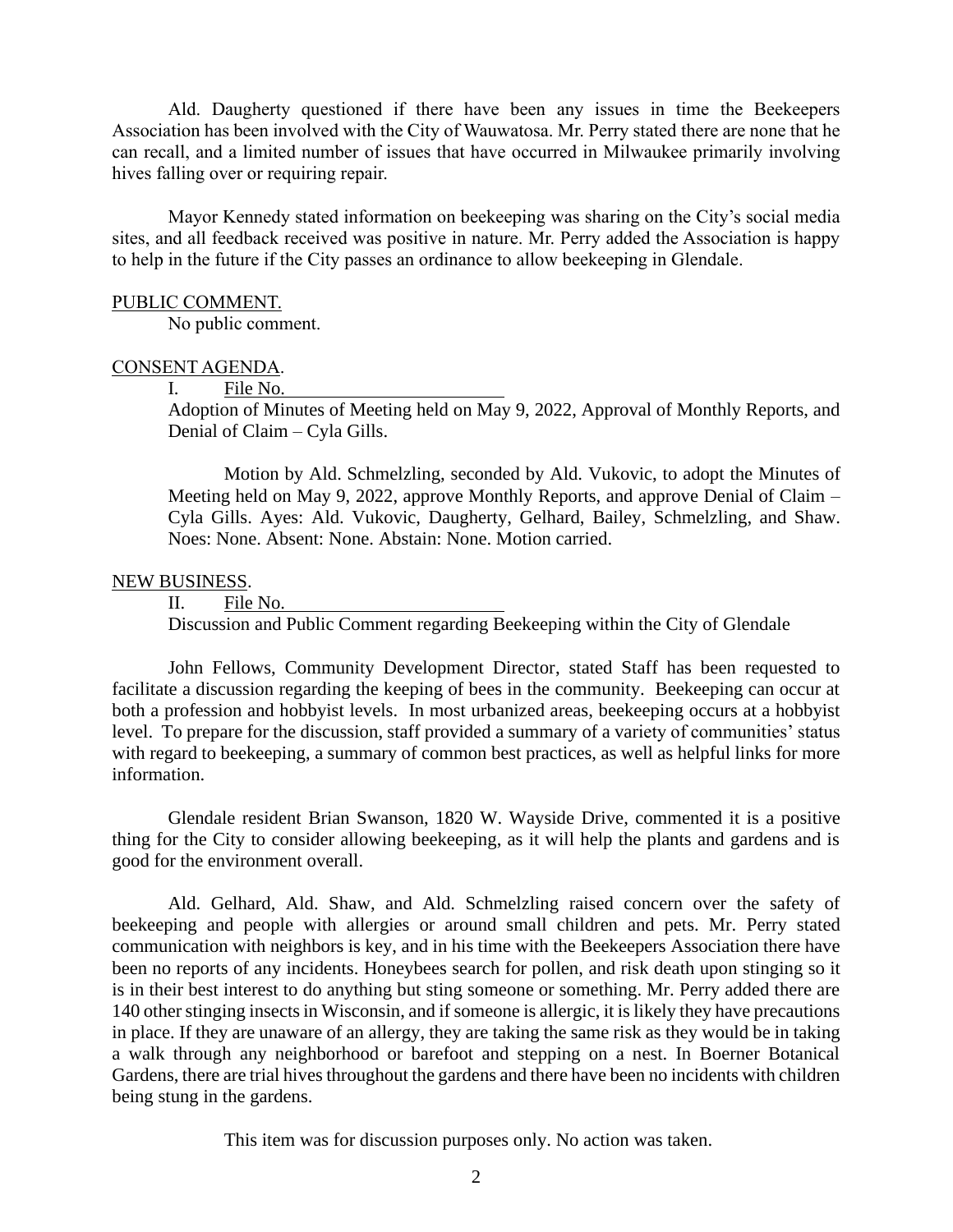III. File No.

Review and Approval of 2023-2027 Capital Improvement Program.

Mayor Kennedy stated the Council was provided with a copy of the planned Capital Improvement Program (CIP) for the years 2023 through 2027, with several modifications from the previously presented CIP. It was requested that Council review the projects, particularly for the year 2023, in order that the final approval can be made and included in the projections for the 2023 Annual Program Budget. The CIP was presented to the Council at the May 9<sup>th</sup>, 2022 meeting and staff asked the Council to review the plan that includes several modifications.

Motion by Ald. Shaw, seconded by Ald. Daugherty, to postpone review and approval of the 2023-2027 Capital Improvement Program until the June 9, 2022 meeting. Ayes: Ald. Vukovic, Daugherty, Gelhard, Bailey, Schmelzling, and Shaw. Noes: None. Absent: None. Abstain: None.

IV. File No.

Discussion and possible action for a development agreement for a Planned Unit Development District for River Park Apartments, LLC, 1616 West Bender Road, Tax Key Number 1619-974-000.

John Fellows, Community Development Director, stated River Park Apartments, LLC has acquired the vacant 1616 West Bender Road property, former home to several nursing home businesses dating back to the mid-1960s. Devo Properties, LLC (also Greg Devorkin) petitioned the City of Glendale to rezone the property from S-1 Special (Institutional) District to PD-Planned United Development District-Multi-Family Residential for the purpose of transforming the property to a multi-family residential setting. A general development plan was approved by the City on February 14, 2022. Planned Unit Development District requires a three-part process that includes a rezoning/general development plan approval, followed by a specific implementation plan, followed by a development agreement. The existing building will remain but will be converted into apartment living units with the exterior repaired and enhanced, repair to the parking lot, and revitalizing the landscape beautification. In the submittal materials the project is generally presented to include 50 to 55 apartment living units and there is discussion of adding garages. The apartments will include studios, one-bedroom (about 875 square-feet), and two-bedroom (about 1,100 square-feet). The submittal states that there are 103 parking spaces (about two parking spaces per unit with 50 apartments); however, qualifies that figure with the addition of the future garages. The anticipated total investment is stated to be greater than \$5,000,000. Construction will start in Spring 2022 with occupancy to commence in mid-2023. The general development plan and rezoning was approved on February 14, 2022. The specific development plan was approved on April 25, 2022. The applicant, Greg Devorkin, is requesting approval of the Development Agreement. This development agreement has been reviewed by community development staff, the City Attorney, and the developer.

Motion by Ald. Bailey, seconded by Ald. Daugherty, to approve a development agreement for a Planned Unit Development District for River Park Apartments, LLC, 1616 West Bender Road, Tax Key Number 1619-974-000. Ayes: Ald. Vukovic, Daugherty, Gelhard, Bailey, Schmelzling, and Shaw. Noes: None. Absent: None. Abstain: None.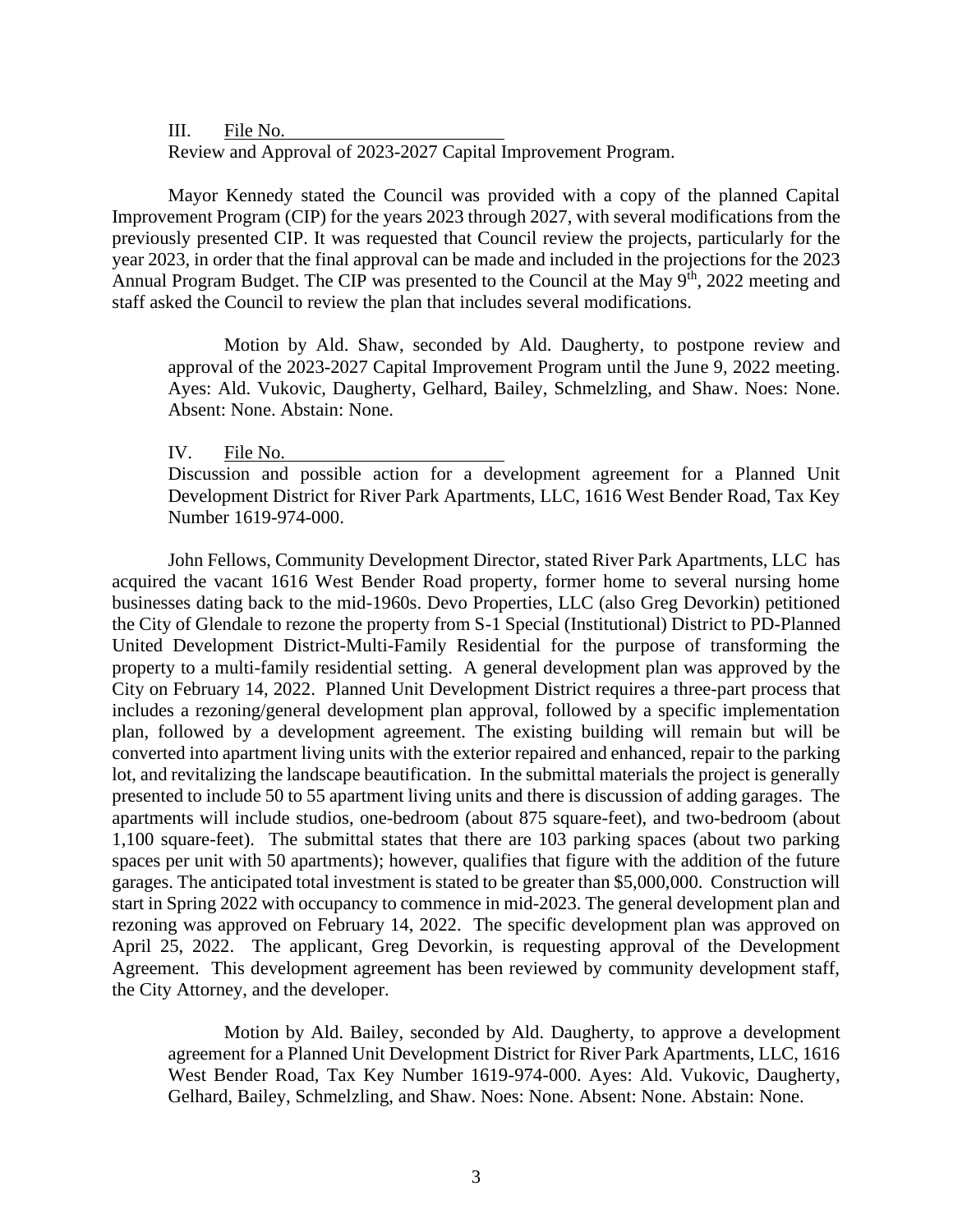V. File No.

Consideration and discussion regarding an application for change of zoning for 7575 N Port Washington Road, Tax Key Number 097-8000-000, Land Use classification Planned Mix Use, from B-1 "H2" Business and Commercial to Planned Unit Development for gas station and convenience store – Referral to Plan Commission.

John Fellows, Community Development Director, stated a request was submitted from Spring North Corp/ Jason Singh (prospective owners) and Joachim Peter and Karlin Peter (current owners) to rezone the property from B1 "H2" to PD Planned Development District for a convenience store and gas station. The current use is a gas station. Under the B-1 "H-2" gas stations and convenience stores are not allowed, and expansion of a non-conforming use is prohibited. The applicant has met with staff multiple times to discuss the site design, building design and other elements of redevelopment. The Council was provided with partial plans for a general development plan approval. The applicant has submitted plans for a gas station and convenience store. The submitted plans indicate a reduction of driveways and improvements to existing driveways. The building will be positioned in the middle of the site facing Port Washington Road. The canopy structure will be in front of the building and parallel to Port Washington Road. Gas pumps for diesel will be located at the rear of the property. Building plans indicate larger window openings, brick veneer and spandrel windows. The plans do not show any electric charging stations or other similar technologies. At this time the submission of general landscaping plans, lighting plans, and stormwater plans have not been provided. The applicant has not submitted plans for the canopy structure. Staff has indicated that a canopy with a residential style roof would blend into the surroundings. Staff also recommends any canopy structure have brick columns to balance the proportions of the overall structure and complement the architecture of the building. These items will need to be provided prior to a Plan Commission Public Hearing.

Motion by Ald. Gelhard, seconded by Ald. Daugherty, to refer to Plan Commission the application for a change of zoning for 7575 N Port Washington Road, from B-1 "H2" Business and Commercial District to Planned Unit Development for gas station and convenience store. Ayes: Ald. Vukovic, Daugherty, Gelhard, Bailey, Schmelzling, and Shaw. Noes: None. Absent: None. Abstain: None.

VI. File No.

Indemnification and hold harmless agreement for 6076 North Port Washington Road for placing a private commercial sign in the public right of way.

John Fellows, Community Development Director, stated the applicant would like to install a free-standing monument sign in front of their business. There is approximately 12 feet between the property line and the building. Along this portion of Port Washington Road, the majority of all free-standing signs are located within the public right of way and located approximately 10-14 feet from the back of sidewalk. The zoning code requires monument signs to be located 10 ft from the right of way line. Typically, the right of way line is located one foot from the back of sidewalk. Visually this sign location will appear to be in a typical location and in line with other signs in this area of Port Washington Road. The purpose of the Indemnification and hold harmless agreement is to protect the city from anything related to this private structure which is proposed to be located within the right of way. If the hold harmless agreement is not approved the property owner would only be able to have a wall sign and give the residential character of the building (former house) there is minimal opportunities for a commercial sign.